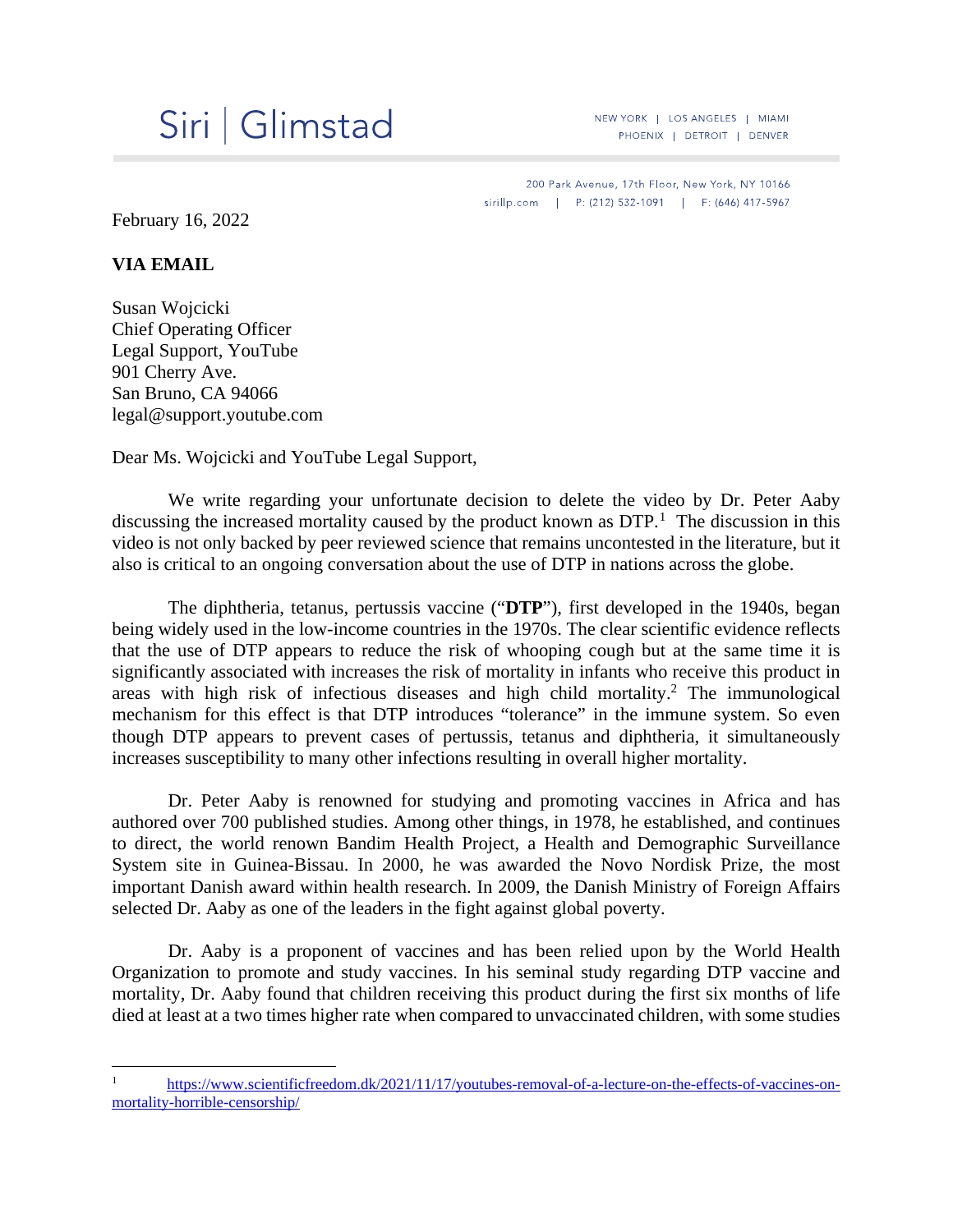showing an even higher rate. This confirmed what nearly a dozen other prior studies had shown: DTP increases mortality.

Specifically, the naturally randomized study of infants who received and did not receive DTP in the first six months of life found:

> All currently available evidence suggests that DTP vaccine may kill more children from other causes than it saves from diphtheria, tetanus or pertussis.[2](#page-1-0)

Surprisingly, this study found that children vaccinated with DTP were dying from causes never associated with this vaccine, such as respiratory infections, diarrhea, and malaria. This indicated that while DTP reduced the incidence of diphtheria, tetanus, and pertussis, it increased susceptibility to death from other infections.

To date, this study and more than 12 other studies showing increased risk of mortality from DTP remain effectively uncontested by world health authorities.<sup>[3](#page-1-1)</sup> This is not a matter of speculation. On December 5, 2017, the Informed Consent Action Network ("**ICAN**") sent Dr. Aaby's shocking study to the United Nations Children's Fund ("**UNICEF**") with a demand that it provide proof that DTP does not increase mortality **or** that it stop purchasing, distributing, and pushing this vaccine into babies in dozens of developing countries.

UNICEF responded to ICAN's demand on February 6, 2018 and failed to directly address Dr. Aaby's seminal study. That refusal continued despite ICAN's follow-up demands over the next year. It also continues despite the fact that Dr. Peter C. Gøtzsche, a world-renowned physician and medical researcher drafted a report with the same concern that was also sent to UNICEF.<sup>[4](#page-1-2)</sup> Nonetheless, UNICEF failed to provide any data or studies to rebut the findings of the 2017 study or the others thereafter that confirmed its findings.

In the face of UNICEF's intransigence, on July 29, 2020, ICAN, through its attorneys, submitted a formal complaint<sup>[5](#page-1-3)</sup> to the International Criminal Court ("ICC") for crimes against humanity against the UNICEF officials involved in injecting and killing babies with the DTP

<span id="page-1-0"></span><sup>2</sup> P. Aaby *et. al.*, *The Introduction of Diphtheria-Tetanus-Pertussis and Oral Polio Vaccine Among Young Infants in an Urban African Community: A Natural Experiment*, 17 EBIOMEDICINE 192–198 (2017), available at [https://www.ncbi.nlm.nih.gov/pmc/articles/PMC5360569/.](https://www.ncbi.nlm.nih.gov/pmc/articles/PMC5360569/)

<span id="page-1-1"></span><sup>3</sup> J. Higgins *et. al.*, *Systematic Review of the Non-specific Effects of BCG, DTP and Measles Containing Vaccines,*  Report to WHO (Mar. 13, 2014), available at [https://www.who.int/immunization/sage/meetings/2014/april/3\\_NSE\\_](https://%E2%80%8C/www.who.int/immunization/%E2%80%8Csage/meetings/%E2%80%8C2014/%E2%80%8Capril/3_%E2%80%8CNSE_%E2%80%8CEpidemiology%E2%80%8C_review_Report_to_SAGE_14_Mar_FINAL.pdf) [Epidemiology\\_review\\_Report\\_to\\_SAGE\\_14\\_Mar\\_FINAL.pdf.](https://%E2%80%8C/www.who.int/immunization/%E2%80%8Csage/meetings/%E2%80%8C2014/%E2%80%8Capril/3_%E2%80%8CNSE_%E2%80%8CEpidemiology%E2%80%8C_review_Report_to_SAGE_14_Mar_FINAL.pdf)

<span id="page-1-2"></span>[https://vaccinescience.org/wp-content/uploads/2019/07/Expert-Report-Effect-of-DTP-Vaccines-on-Mortality-in-](https://vaccinescience.org/wp-content/uploads/2019/07/Expert-Report-Effect-of-DTP-Vaccines-on-Mortality-in-Children-in-Low-Income-Countries.pdf)[Children-in-Low-Income-Countries.pdf](https://vaccinescience.org/wp-content/uploads/2019/07/Expert-Report-Effect-of-DTP-Vaccines-on-Mortality-in-Children-in-Low-Income-Countries.pdf)

<span id="page-1-3"></span><sup>5</sup> [https://www.icandecide.org/wp-content/uploads/2020/07/Referral-to-the-ICC-Final-DTP.pdf.](https://www.icandecide.org/wp-content/uploads/2020/07/Referral-to-the-ICC-Final-DTP.pdf)